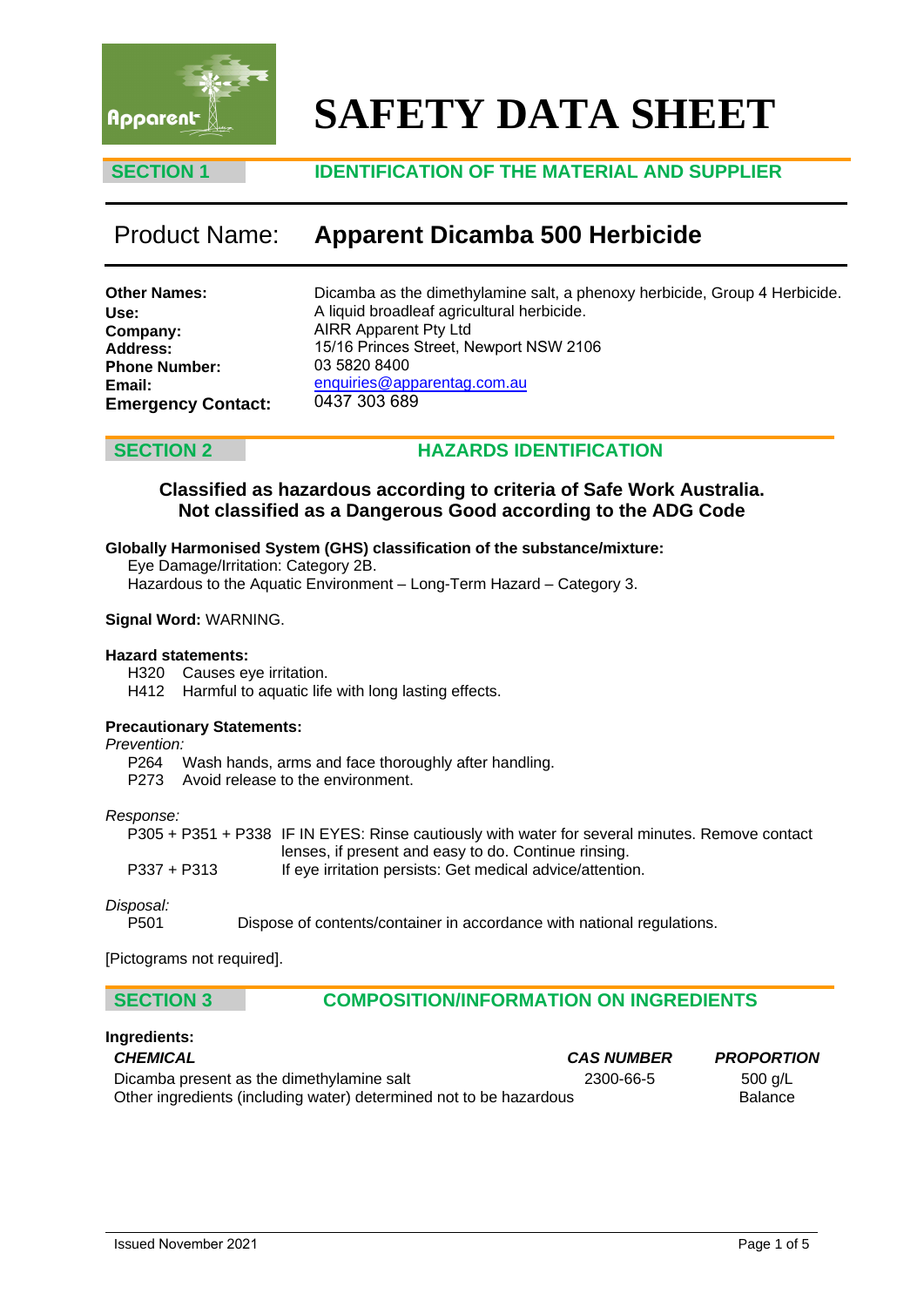glucuronide.

**SECTION 4 FIRST AID MEASURES** 

| <b>FIRST AID</b>         |                                                                                                                                                                                                                                    |
|--------------------------|------------------------------------------------------------------------------------------------------------------------------------------------------------------------------------------------------------------------------------|
| Ingestion:               | If swallowed do NOT induce vomiting. Wash mouth with water. If poisoning occurs,<br>contact a Doctor or Poisons Information Centre. Phone 131 126.                                                                                 |
| Eye contact:             | Immediately hold eyes open and flood gently with clean water. Ensure irrigation under<br>eyelids by occasionally lifting them. Do not try to remove contact lenses unless trained.<br>If irritation persists, seek medical advice. |
|                          | <b>Skin contact:</b> Remove contaminated clothing. Wash skin with soap and water to remove chemical. If<br>skin is irritated, seek medical advice.                                                                                 |
| Inhalation:              | Remove to fresh air and observe until recovered. If effects persist, seek medical advice.<br>In severe case, symptoms of pulmonary oedema can be delayed up to 48 hours after<br>exposure.                                         |
| <b>Advice to Doctor:</b> | Treat Symptomatically. Dicamba is rapidly eliminated in animals, mainly as the                                                                                                                                                     |

**SECTION 5** FIRE FIGHTING MEASURES

**Specific Hazard:** Not flammable. Generally considered a low risk due to the water content, but once the water has evaporated the product is combustible.

**Extinguishing media:** Use extinguishing media suitable for surrounding area. Extinguish fire using carbon dioxide, foam or dry agent. If not available, use waterfog or fine water spray but ensure all runoff is contained. Contain all runoff.

**Hazards from combustion products:** There is low risk of an explosion from this product under normal circumstances if involved in a fire. Product is unlikely to decompose until heated to dryness. On further heating will emit toxic fumes. Firefighters to wear self-contained breathing apparatus and suitable protective clothing if risk of exposure to vapour or smoke.

**Precautions for fire-fighters and special protective equipment:** Isolate fire area. Evacuate downwind residents. Wear full protective clothing and self contained breathing apparatus. Do not breathe smoke or vapours generated.

### **SECTION 6 ACCIDENTAL RELEASE MEASURES**

**Emergency procedures:** Wear elbow-length PVC gloves and face shield or goggles. In the case of spillage, contain and absorb spilled material with absorbent material such as sand, clay, cat litter or material such as vermiculite and dispose of waste in compliance with relevant Local, State or Territory government regulations. Wear prescribed protective clothing and equipment. Keep out animals and unprotected persons.

**Material and methods for containment and cleanup procedures:** To decontaminate spill area, tools and equipment, wash with detergent and water and add the solution to the drums of wastes already collected and label contents. Dispose of drummed wastes, including decontamination solution in accordance with the requirements of Local or State Waste Management Authorities.

### **SECTION 7 HANDLING AND STORAGE**

**Precautions for Safe Handling:** No smoking, eating or drinking should be allowed where material is used or stored. May irritate the eyes and skin. Avoid the contact with eyes and skin. DO NOT inhale spray mist. When opening the container and preparing spray wear elbow-length PVC gloves and face shield or goggles. If product on skin, immediately wash area with soap and water. After each use and before eating, drinking or smoking, wash hands, arms and face thoroughly with soap and water. After each day's use wash gloves and face shield or goggles and contaminated clothing.

**Conditions for Safe Storage:** Store in the closed, original container in a well ventilated area away from children, animals, food, feedstuffs, seed and fertilisers. Do not store for prolonged periods in direct sunlight. Not classified as a Dangerous Good. This product is a Schedule 6 Poison (S6) and must be stored, transported and sold in accordance with the relevant Health Department regulations.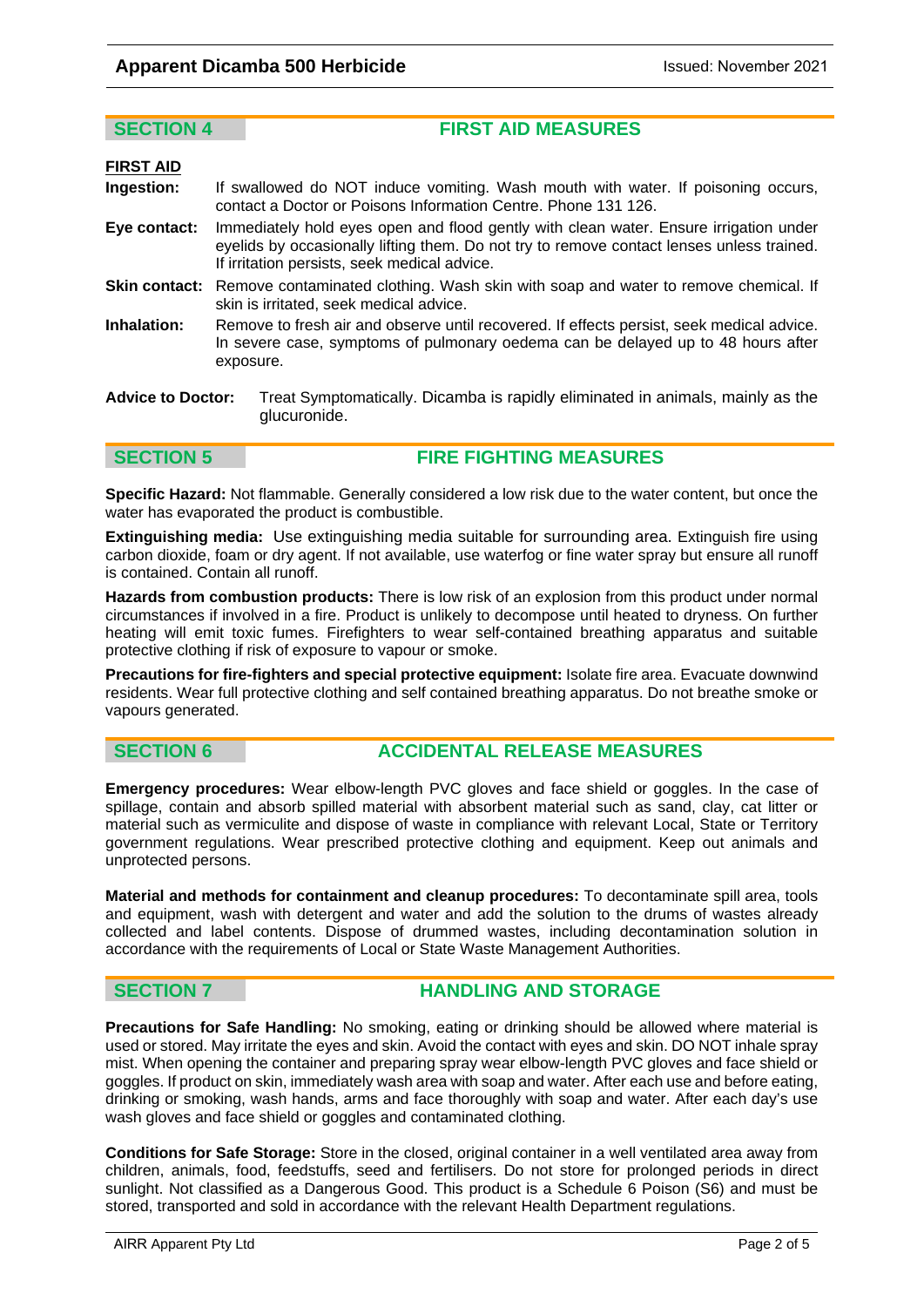### **SECTION 8 EXPOSURE CONTROLS / PERSONAL PROTECTION**

### **Exposure Guidelines:**

No exposure limits have been assigned by Safe Work Australia to the ingredients in this product.

### **Biological Limit Values:**

No biological limit allocated.

### **Engineering controls:**

Use in ventilated areas adequate to keep exposure below the TWA. Keep containers closed when not in use.

### **Personal Protective Equipment (PPE):**

General: When opening the container and preparing spray wear elbow-length PVC gloves and face shield or goggles. If product on skin, immediately wash area with soap and water. After each use and before eating, drinking or smoking, wash hands, arms and face thoroughly with soap and water. After each day's use wash gloves and face shield or goggles and contaminated clothing.

Personal Hygiene: May irritate the eyes and skin. Avoid the contact with eyes and skin. DO NOT inhale spray mist. Clean water should be available for washing in case of eye or skin contamination. Wash skin before eating, drinking or smoking. Shower at the end of the workday.

### **SECTION 9 PHYSICAL AND CHEMICAL PROPERTIES**

**Odour:** Mild characteristic odour.<br> **Boiling point:** Approximately 100°C. **Freezing point:** Approximately 0°C.<br> **Specific Gravity:** 1.18 approx at 20°C **Solubility in Water:** Soluble in water. **pH:** No data available. **Flammability:** Not flammable. **Corrosive hazard:** Not corrosive. **Flashpoint (°C):** Not flammable. **Flammability Limits (%):** Not applicable. **Poisons Schedule:** S6. Formulation type: Soluble Concentrate (SL).

**Appearance:** Clear almost colourless liquid. **Boiling point:** Approximately 100°C. **Specific Gravity:** 1.18 approx at 20°C.

### **SECTION 10 STABILITY AND REACTIVITY**

**Chemical Stability:** Product is considered stable in ambient conditions for a period of at least 2 years after manufacture.

**Conditions to avoid:** Do not store for prolonged periods in direct sunlight.

**Incompatible materials:** Strong acids, strong bases and strong oxidising agents. Reaction of the concentrate or spray mix with acids will precipitate solid dicamba and significantly deactivate the product and cause blockages in spray equipment. The addition of a strong alkali such as caustic soda will cause release of dimethylamine vapour.

**Hazardous decomposition products:** Product is unlikely to decompose until heated to dryness. On further heating will emit toxic fumes.

**Hazardous reactions:** Hazardous polymerisation will not occur.

### **SECTION 11** TOXICOLOGICAL INFORMATION

No specific data is available for this product as no toxicity tests have been conducted on this product. Information presented is our best judgement based on similar products and/or individual components. As with all products for which limited data is available, caution must be exercised through the use of protective equipment and handling procedures to minimise exposure.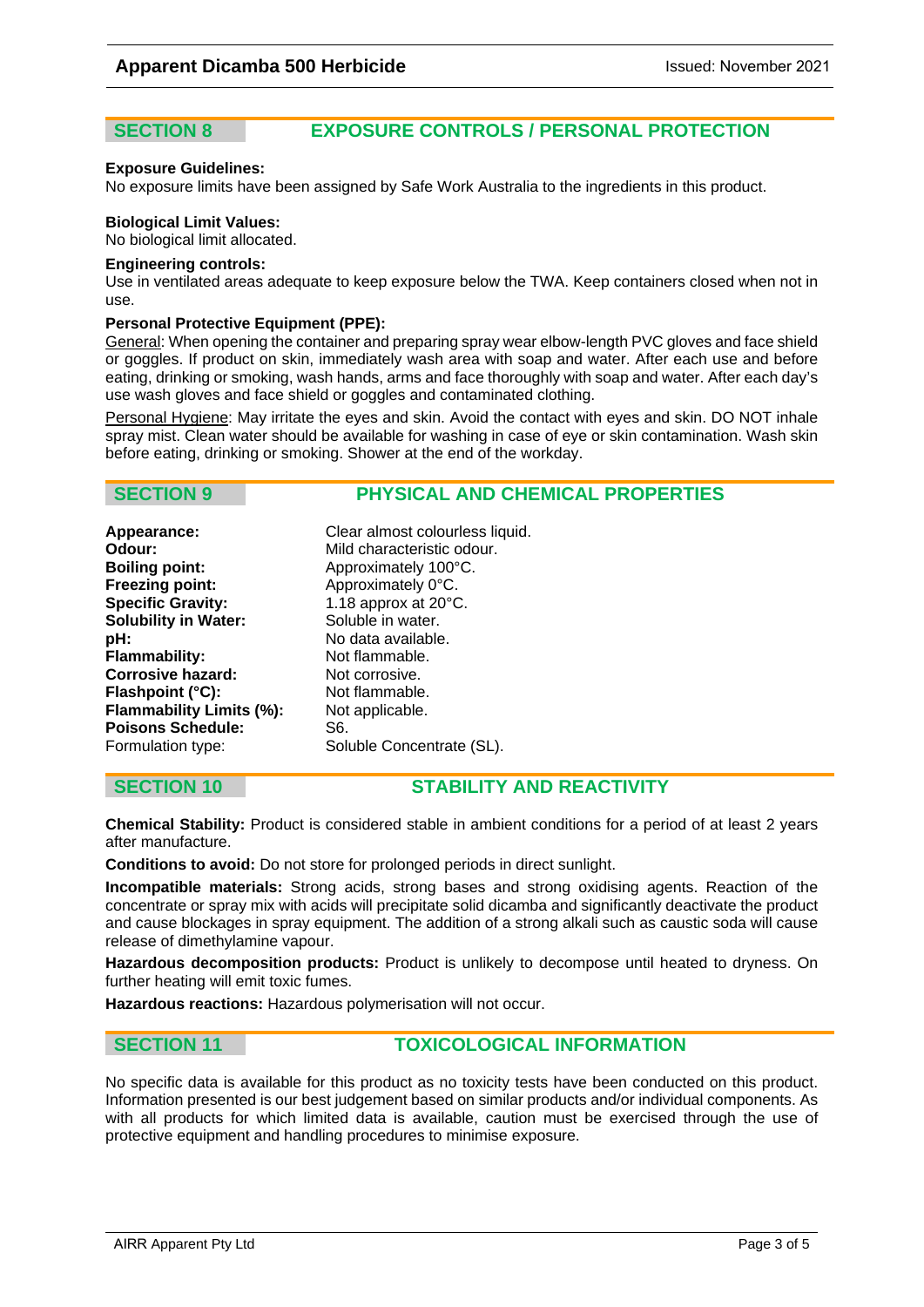### **SECTION 11 TOXICOLOGICAL INFORMATION (Continued)**

### *Potential Health Effects:*

### **ACUTE EFFECTS**

- Swallowed: Acute oral LD<sub>50</sub> for Dicamba 2629 mg/kg. Low acute oral toxicity. Symptoms of poisoning with dicamba include loss of appetite, vomiting, muscle weakness, slowed heart rate, shortness of breath, central nervous system effects, benzoic acid in the urine, incontinence, cyanosis and exhaustion following repeated muscle spasms.
- Eye: This product is an eye irritant. Prolonged contact with the concentrate may cause damage to the eye.
- Skin: May irritate the skin. Avoid skin contact. Acute dermal  $LD_{50}$  > 2000 mg/kg (dicamba).
- Inhaled: Acute inhalation  $LD_{50} > 9.6$  mg/L/4hrs (dicamba). Low inhalation toxicity. Avoid breathing spray mist.

### **Long Term Exposure:**

**Chronic toxicity:** Myotoxic muscular spasms, urinary incontinence and if excessive dyspnea, cyanosis and exhaustion.

**Reproductive effects:** The data indicates no reproductive effects.

**Mutagenic effects:** The data suggests that dicamba is not mutagenic.

**Carcinogenic effects:** The data suggests that dicamba is not carcinogenic.

**Fate in humans and animals:** In mice some enlargement of liver cells has occurred. This effect has not been shown in human studies.

### **SECTION 12 ECOLOGICAL INFORMATION**

**Environmental Toxicology:** This product biodegrades in the environment. It will not accumulate in the soil or water or cause long term problems. Dicamba is highly soluble in water and does not bind to soil particles and is therefore mobile and may contaminate groundwater. Dicamba has low toxicity to aquatic organisms, birds and is non-toxic to bees. The LD<sub>50</sub> is  $> 2000$  mg/kg in mallards. Eight day dietary LC<sub>50</sub> for mallard ducks and bobwhite quail is  $> 10000$  mg/kg. LC<sub>50</sub> for rainbow trout and bluegill sunfish = 1335 mg/L.  $EC_{50}$  (48 hour) daphnia = 110 mg/L.

### **Environmental Fate:**

Typical half-life in soil is 1 to 4 weeks. Dicamba breaks down slowly in sunlight. Soil microbes are primarily responsible for its breakdown. In aquatic environments, microbial degradation is the main route of degradation as dicamba is chemically stable in water. Photolysis may occur, but aquatic hydrolysis, volatilisation, absorption to sediments and bioconcentration are not expected to be significant.

### **SECTION 13 DISPOSAL CONSIDERATIONS**

**Spills and Disposal:** Persons involved in cleanup require adequate skin protection - see Section 8. In case of spillage, contain and absorb spilled material with absorbent material such as clay, sand or cat litter and dispose of waste as indicated below or in accordance to the Australian Standard 2507- Storage and Handling of Pesticides. Keep out animals and unprotected persons. Keep material out of streams and sewers. Vacuum, shovel or pump waste into an approved drum.

**Disposal of empty containers:** Triple-rinse containers before disposal. Add rinsings to spray tank. Do not dispose of undiluted chemicals on site. If recycling, replace cap and return clean containers to recycler or designated collection point. If not recycling, break, crush, or puncture and deliver empty packaging to an approved waste management facility. If an approved waste management facility is not available, bury the empty packaging 500 mm below the surface in a disposal pit specifically marked and set up for this purpose, clear of waterways, desirable vegetation and tree roots, in compliance with relevant local, state or territory government regulations. Do not burn empty containers or product.